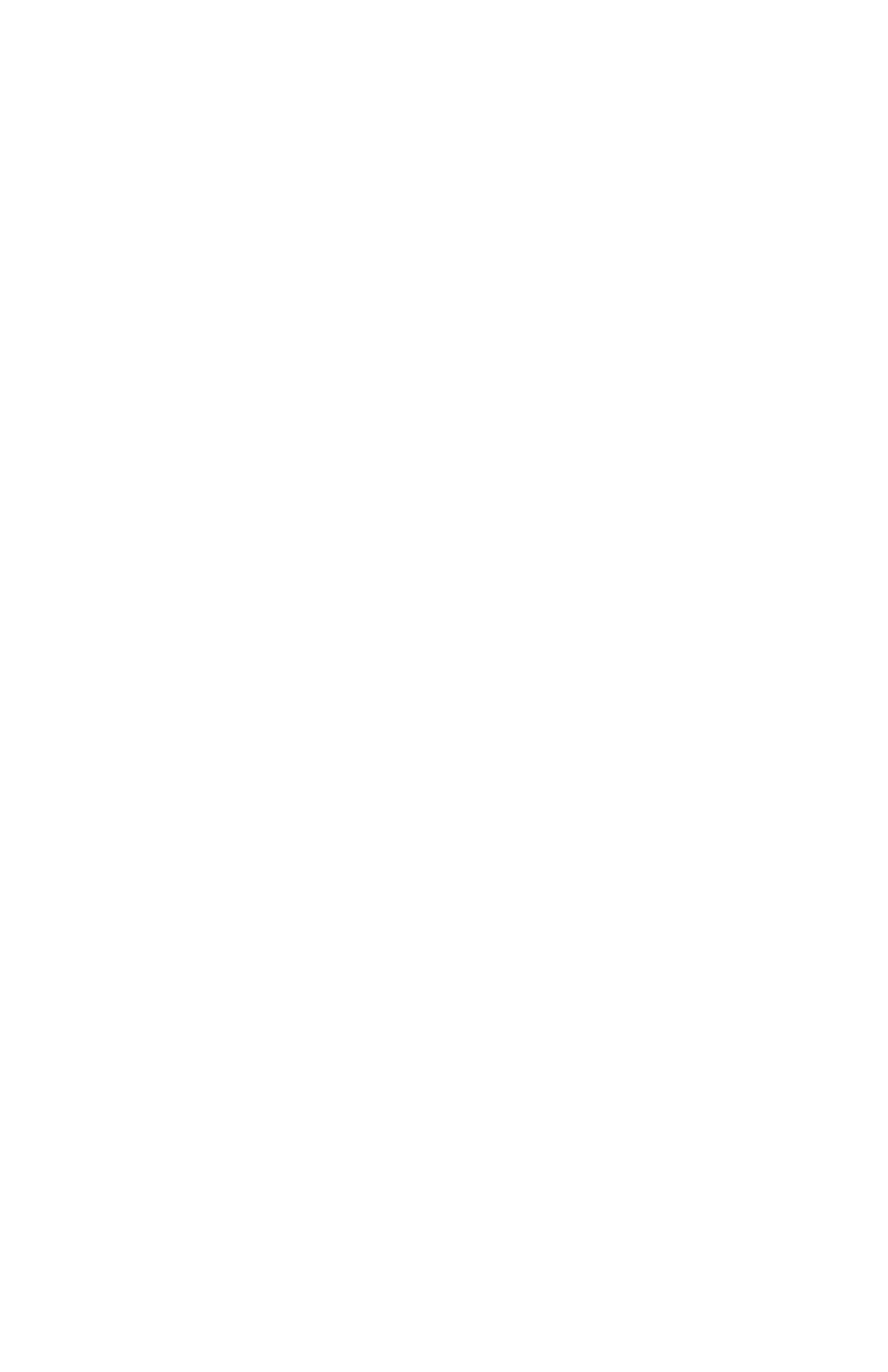## ACTIVE SERIES

Our Active Series bikes offer the same range of adjustments and heavy duty construction of our commercial bikes in a package that is perfect for home use.

# *SPINNER® A5 SPINNER® A3 SPINNER® A1*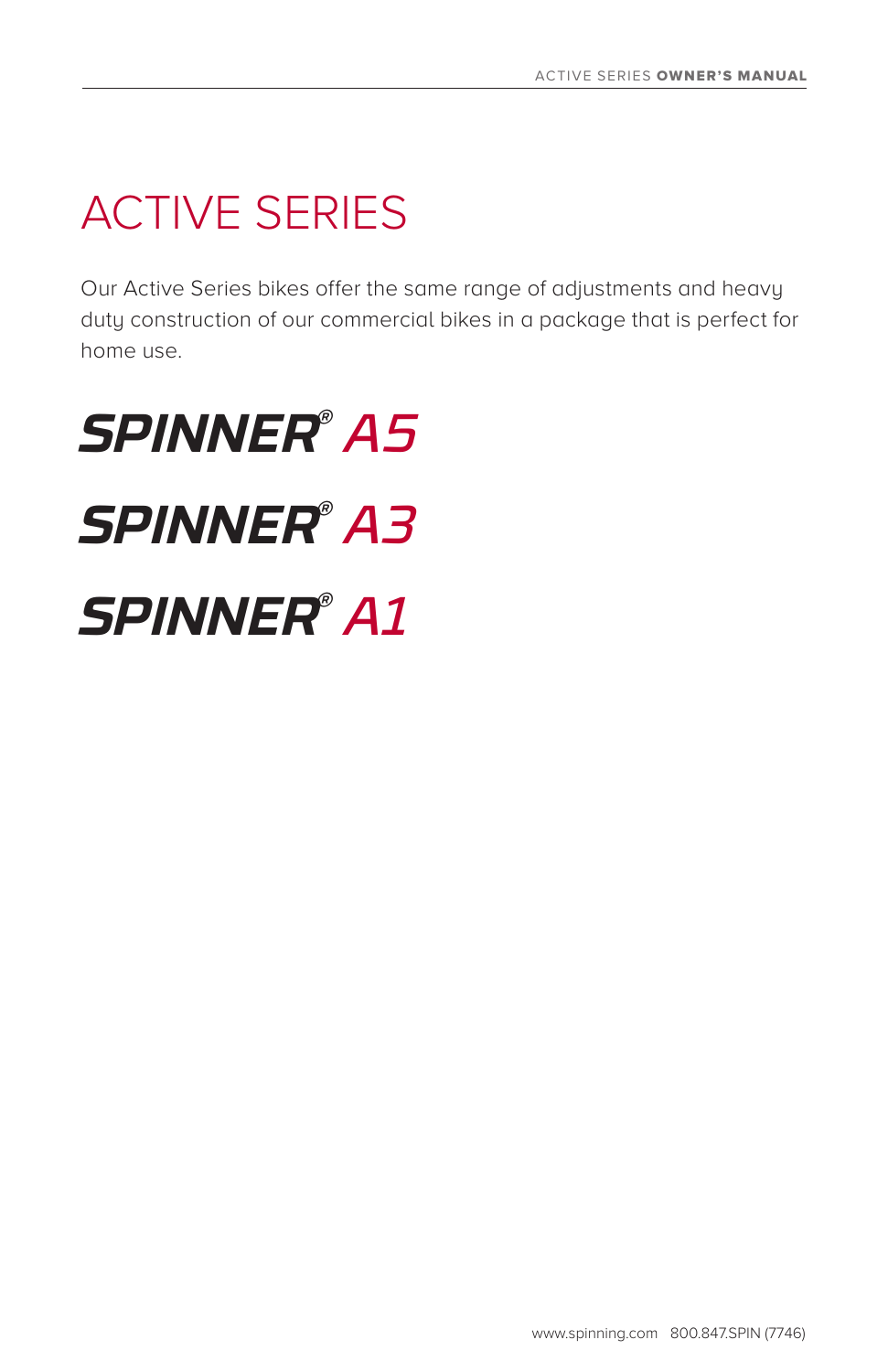## **CONTENTS**

- Welcome to the Spinning® Program
- 2 Spinning<sup>®</sup> Program Safety
- Your Spinner® Bike
- Caring for Your Spinner® Bike
- Bike Assembly
- Testing the Bike
- Troubleshooting
- Pedal Adjustments
- Lubricating the Chain (A3 and A1 only)
- Chain Tension & Adjustment (A3 and A1 only)
- Brake Pad Replacement
- Warranty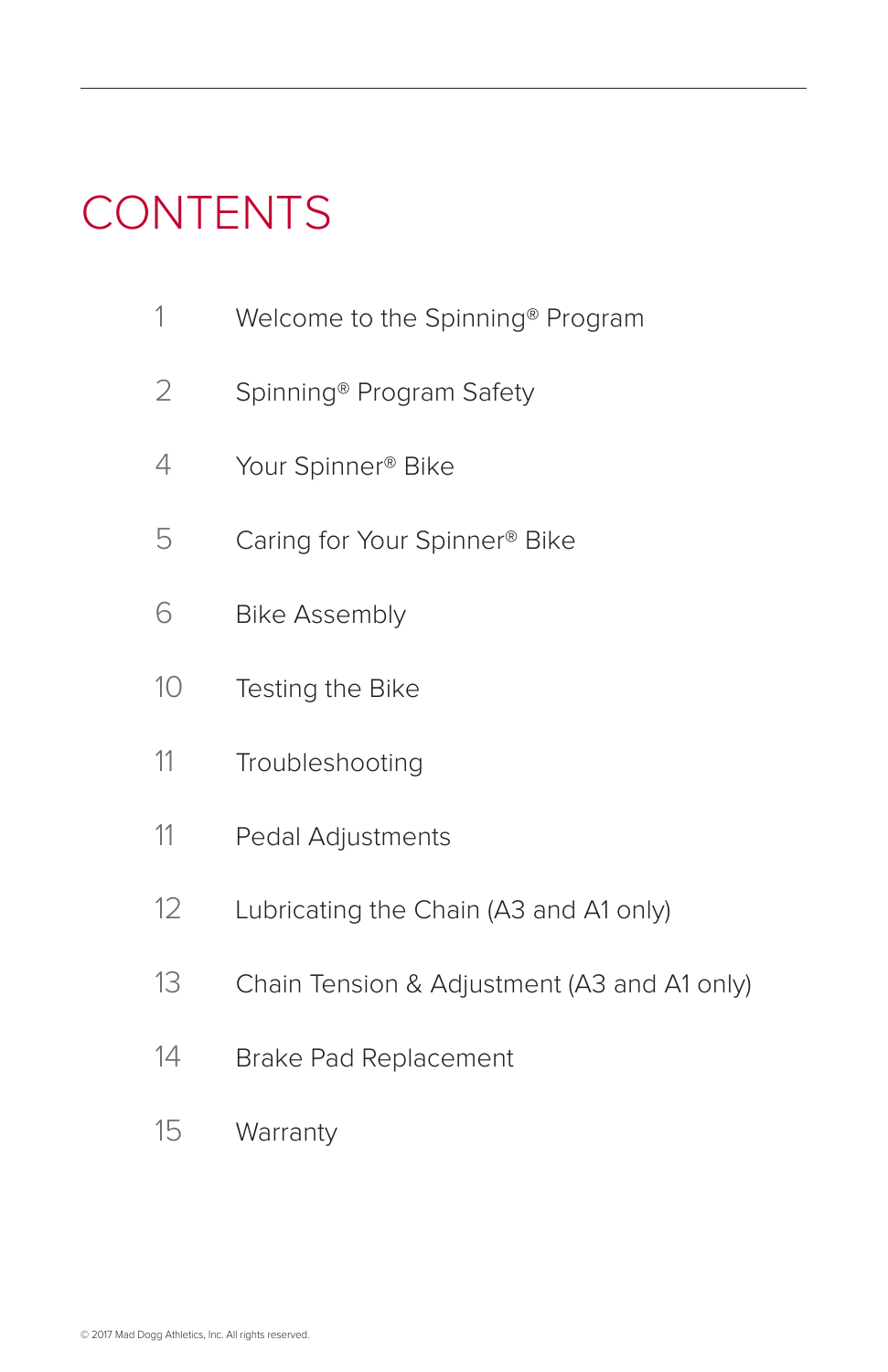1

### WELCOME TO THE SPINNING® PROGRAM

Millions worldwide have lost weight, gained energy and ridden into the best shape of their lives with the help of the Spinning® program. The Spinner® bike, with accompanying DVDs, gives you everything you need to join them. Ready to get started? These guidelines will give you the insight you need to change your body and your life.



For more information about the Spinning program, Spinning gear and tips to help you make the most of every ride, visit **www.spinning.com**.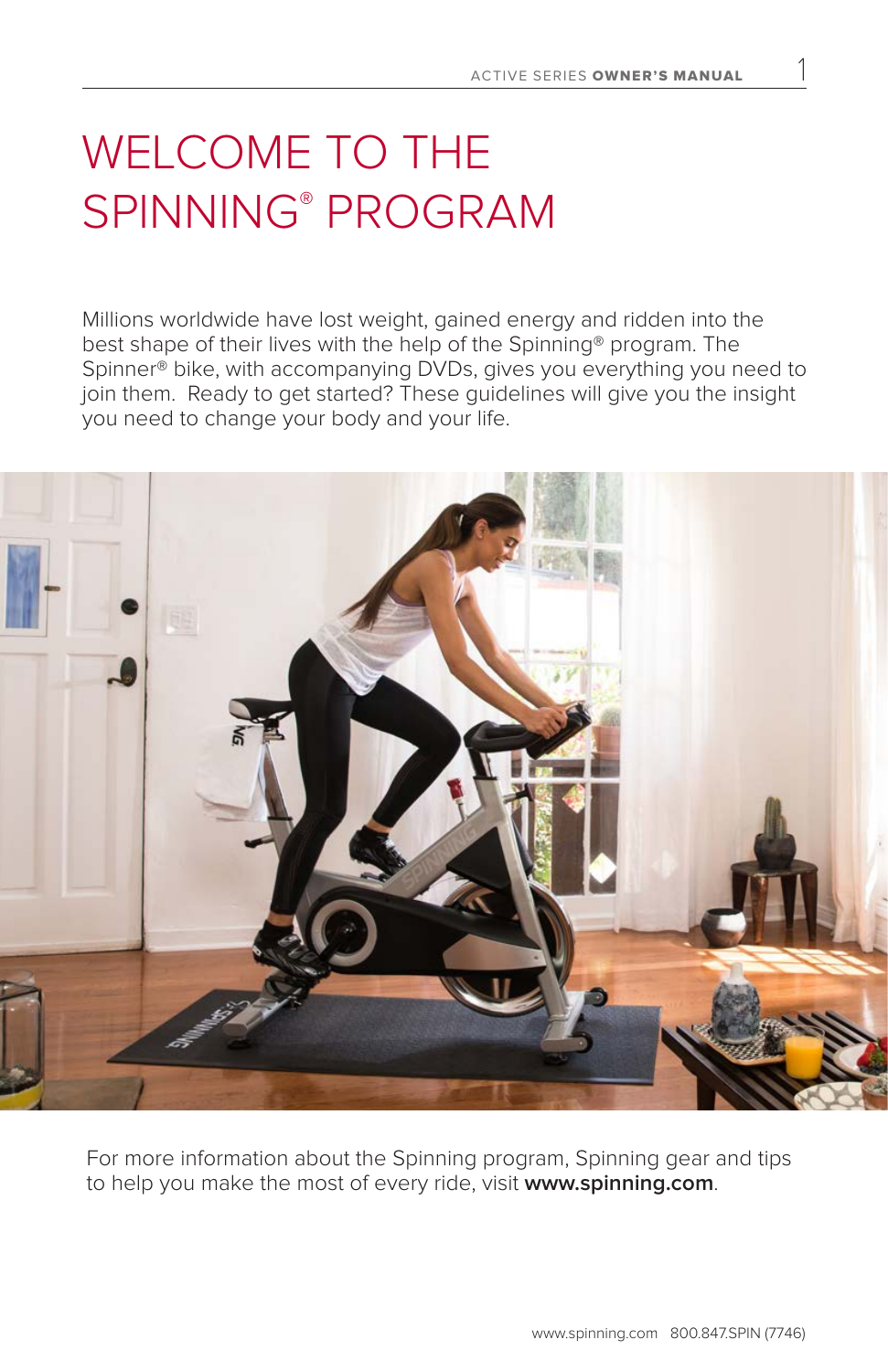### SPINNING® PROGRAM SAFETY

- Consult your physician before beginning this or any other excercise routine. Not all exercise progams are suitable for everyone. Discontinue any exercise that causes you discomfort and consult a medical expert.
- Ensure that the adjustment knobs (saddle height, saddle fore/aft and handlebar height) are properly secured and do not interfere with range of motion.
- Children under the age of 16 should not ride the Spinner® bike.
- Do not insert any object, hands or feet into any openings and do not expose hands, arms or feet to the drive mechanism or any other potentially moving parts of the bike.
- The body weight for individuals riding the Spinner A5, Spinner A3 and Spinner A1 should not exceed 300 pounds (136 kg).
- Spinner® bikes have a weighted flywheel and a fixed gear that do not allow riders to coast. This means that, in order to stop, you must gradually slow your pedal strokes rather than stopping abruptly. If you need to stop immediately, push down on the red resistance knob.
- After use, turn the knob clockwise to increase the resistance so that the pedals will not rotate freely.
- If at any time you feel dizzy or have difficulty breathing, press down on the red resistance knob to come until you come to complete stop and carefully dismount the bike.
- Listen to your body, ride at your own pace and set an amount of resistance that feels right for you.
- Keep children and pets away from the bike whenever it is in use.
- Never turn the pedals or crank arms by hand, unless lubricating the chain (see page 10 for details).
- Stay hydrated. Drink water throughout your ride.
- Pedal with a light amount of resistance at all times, even during warmup and cool-down. The Spinning program reminds riders to maintain a connection to the flywheel with resistance throughout the ride.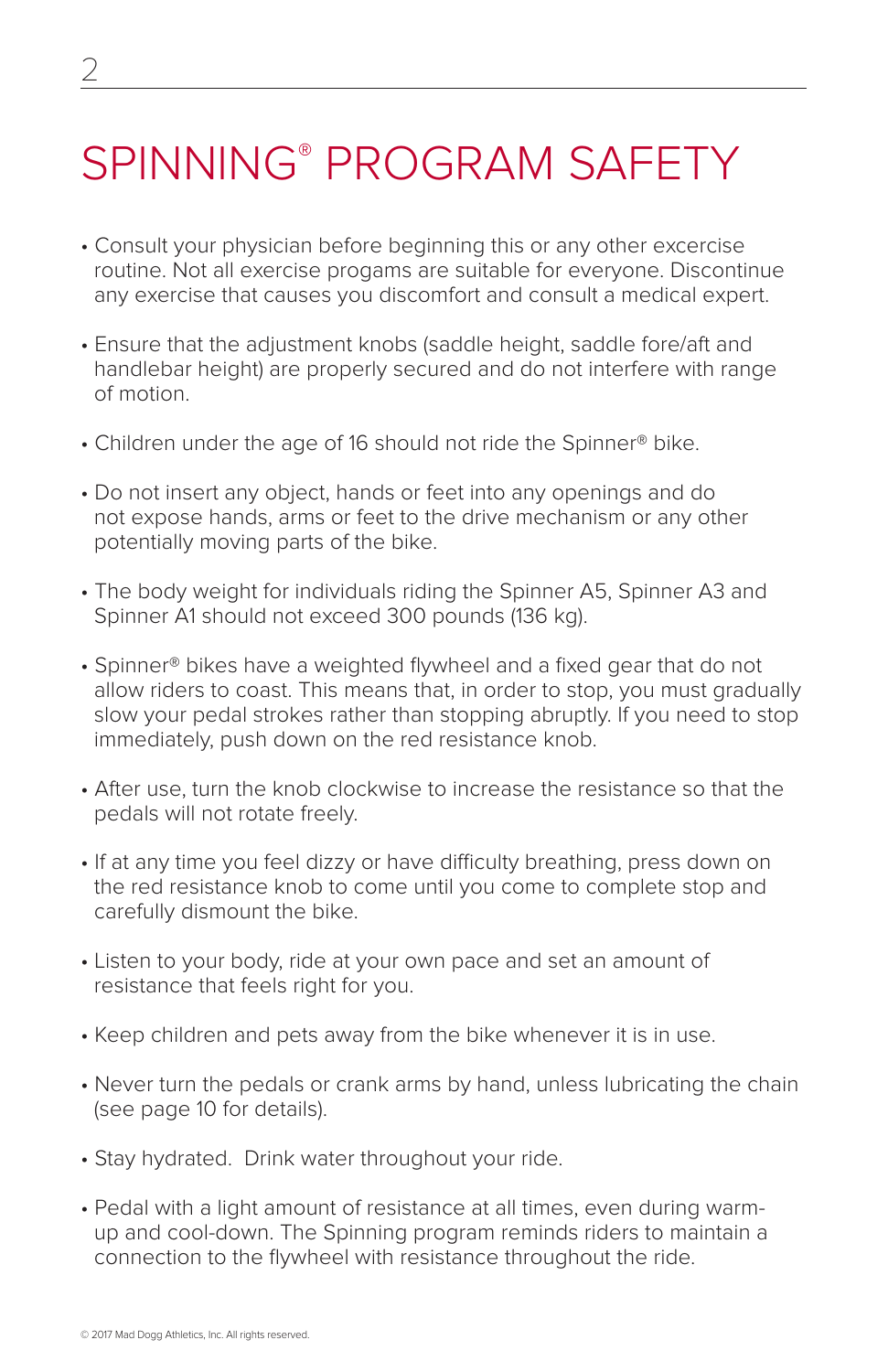3

- Stay in control by executing all movements and hand positions at a slow pace before attempting to increase your pedaling speed.
- Focus on form, posture and smooth transitions between movements.
- Always ride with proper footwear. Do not ride with bare feet or open-toed shoes.
- Keep shoe laces tucked in and foot straps snug around your shoe. If your foot does come out of the toe clip, push down on the resistance knob to stop the flywheel's motion.

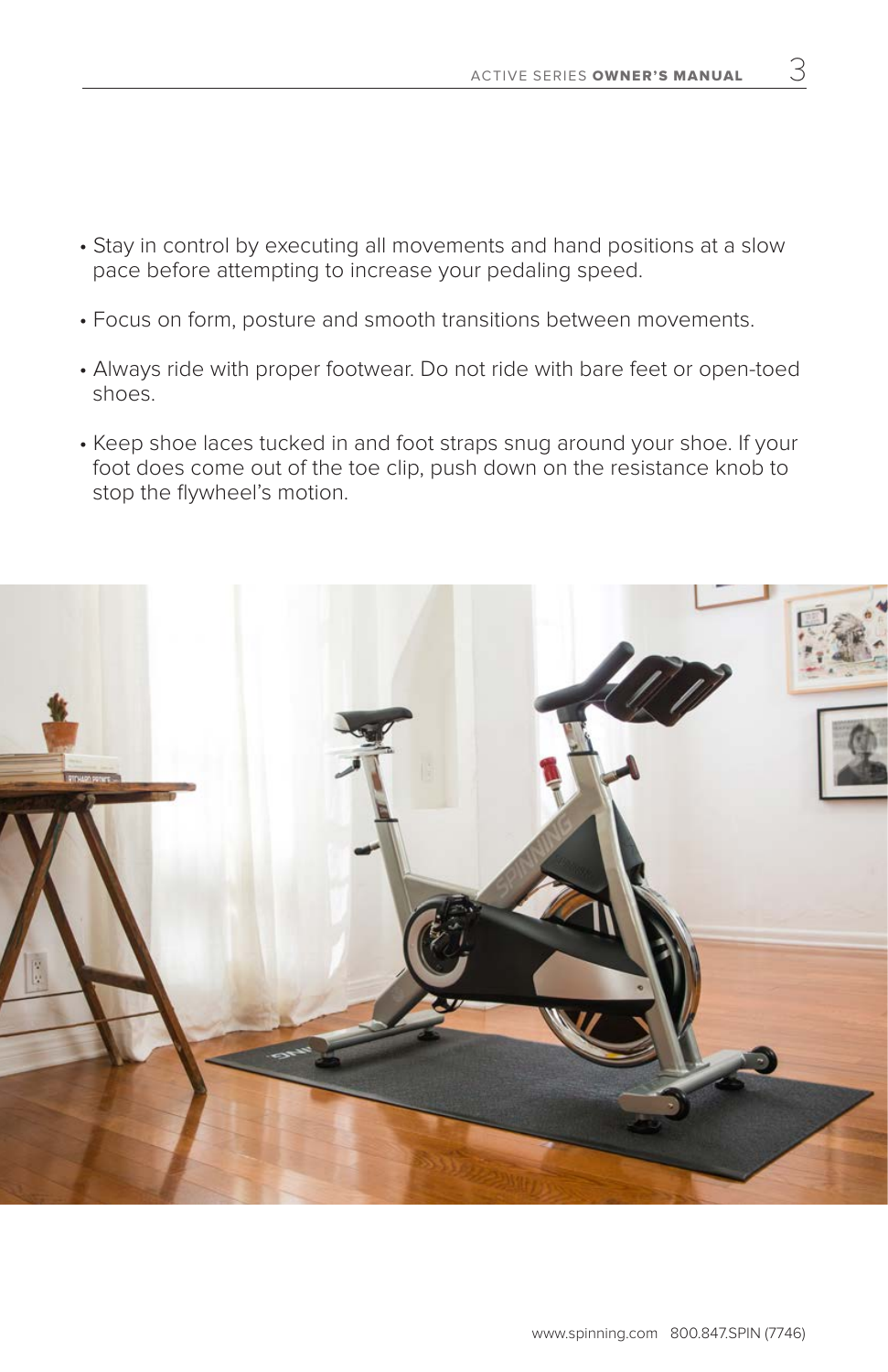### YOUR SPINNER<sup>®</sup> BIKE

The patented Spinner® bike has been specially designed for the Spinning® program. The Spinner bike replicates the feel of a real road bike to create an enjoyable, effective workout. Some key features include:

- A contoured saddle to keep you comfortable and balanced. You can adjust the saddle horizontally and vertically for a personalized fit.
- Adjustable handlebars featuring a rubberized coated grip and a patented design that facilitates proper Spinning hand positions.
- An adjustable resistance knob that doubles as an emergency brake to keep you in control of your ride. Simply twist the dial to add more or less resistance.
- A weighted flywheel to create a non-impact workout and facilitate a fluid pedal stroke.

Your Spinner bike uses a direct-drive flywheel that does not allow you to coast. To stop, decrease your pedaling speed gradually. **If you need to stop immediately, push down on the red resistance knob.**

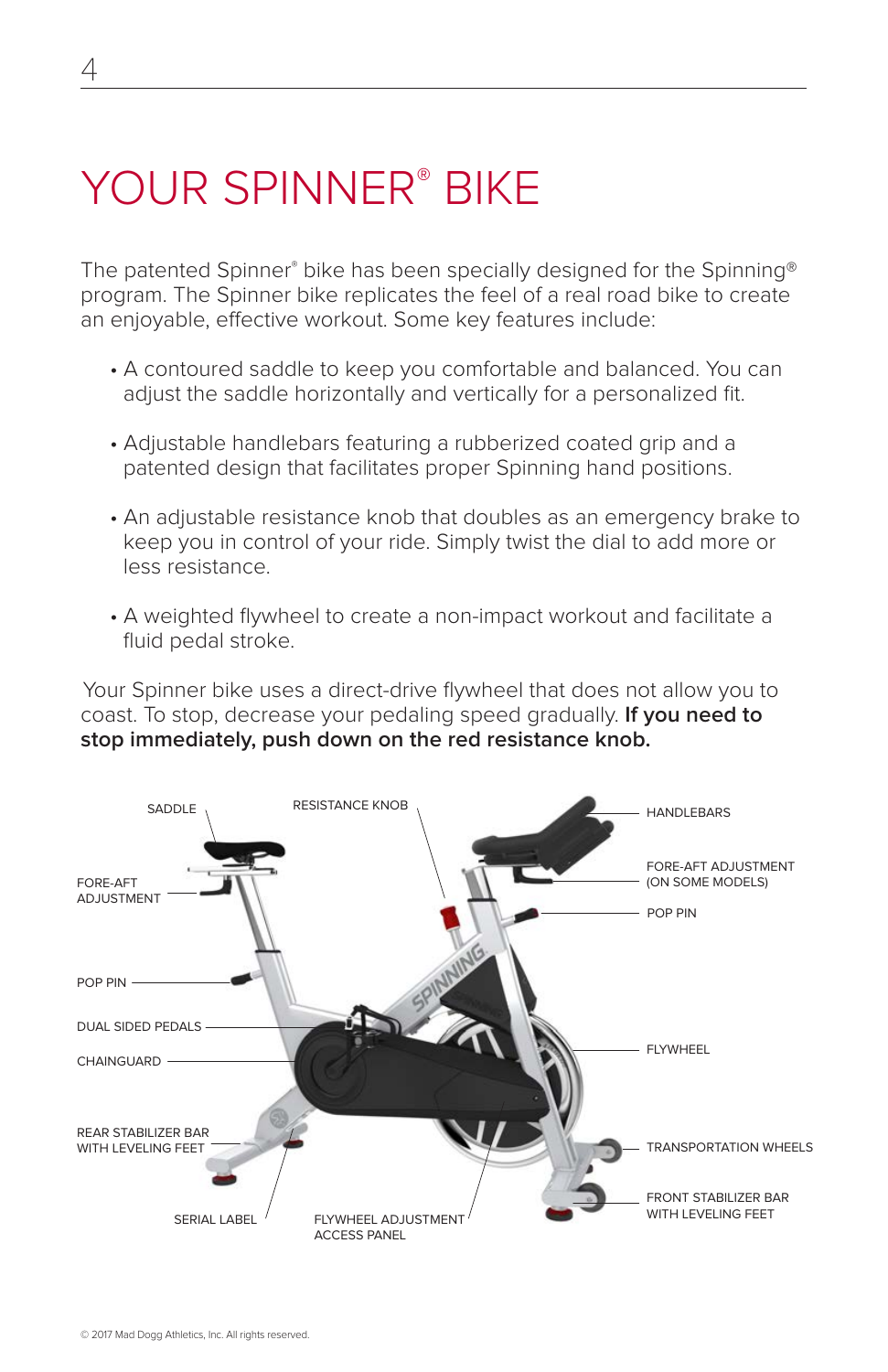### CARING FOR YOUR SPINNER® BIKE

#### **MOVING YOUR BIKE**

Stand in front of the bike, grasp the handlebars and tip the bike toward you until the transportation wheels are touching the floor. Roll the bike to the desired location, then gently lower the rear of the bike back to the floor.

#### **LEVELING YOUR BIKE**

The leveling feet are located on each corner of the front and rear stabilizer bars. It is important that all four of the leveling feet touch the ground to keep the bike stable at all times. To adjust, turn the leveling feet counterclockwise to decrease the height or clockwise to increase the height until the bike is stable.

#### **ADJUSTING AND LEVELING YOUR SADDLE**

If you experience saddle discomfort while riding or sitting on your bike, the angle can be adjusted by loosening the 13 mm nuts located under the saddle. Be sure to re-tighten the nuts after making your angle adjustment and before riding your bike.

#### **PREVENTING RUST**

After each use, raise the handlebar post and seat post to the highest settings to allow any moisture to evaporate. Using an absorbent cloth, wipe all areas where moisture can settle.

#### **PROTECTING YOUR SPINNER® BIKE'S FINISH**

After each ride, protect your bike's finish by wiping it down with a damp cloth. We recommend using bike cleaners such as SPINTECH® Fitness Equipment Polish. Do not use de-greasers. When cleaning your bike, immobilize the flywheel by turning the resistance knob clockwise. Always keep your hands, fingers, clothing and cleaning cloths clear of a moving drivetrain.

#### **PEDALS**

Check the pedals weekly to ensure that the threads are completely tightened. If the pedals have become loose, tighten the threads with the supplied pedal wrench to ensure that they are securely attached.

5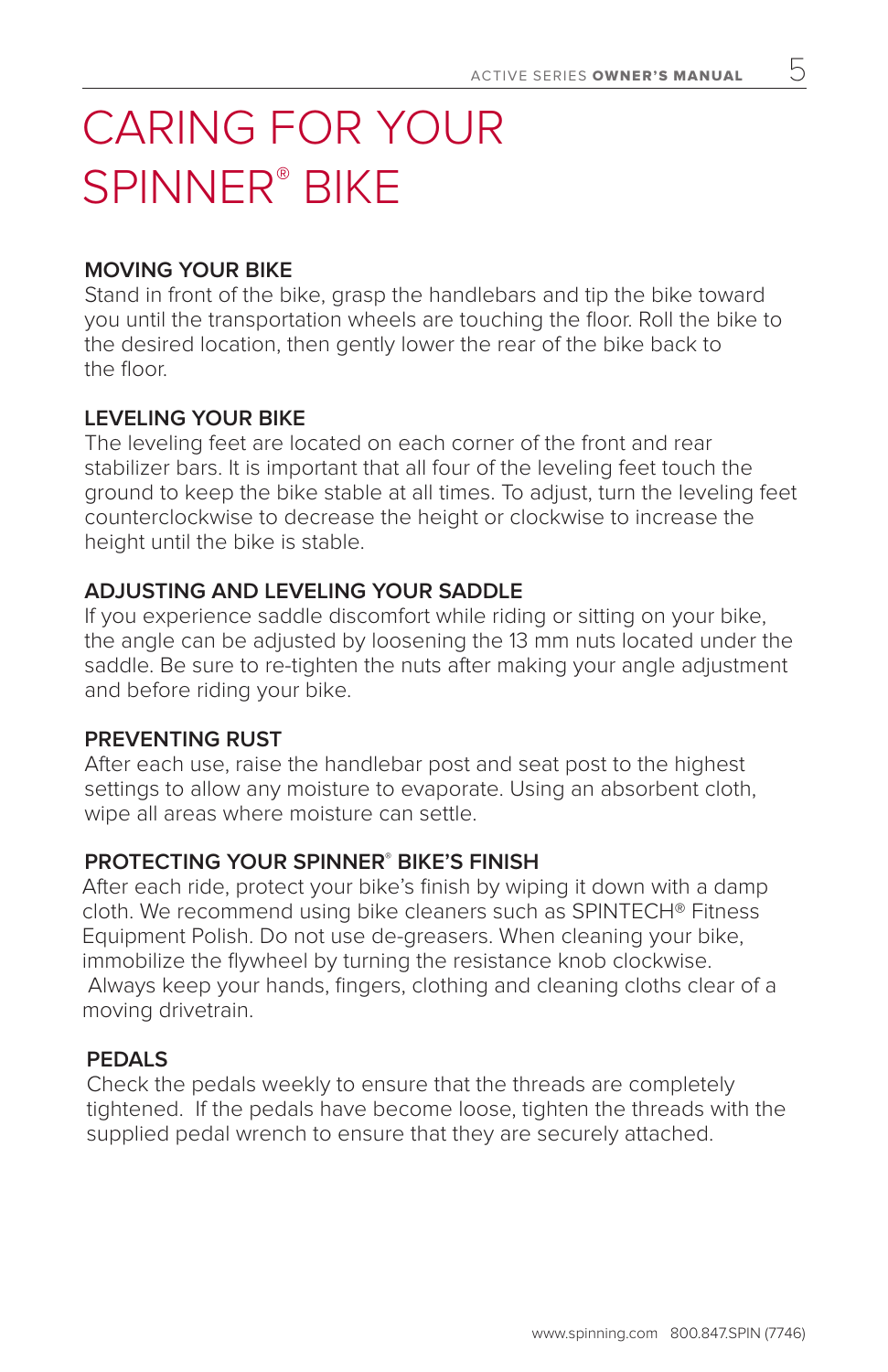## SPINNER® BIKE ASSEMBLY



### **1 STEP 1: Unpack the carton**<br>Open the shipping carton a

Open the shipping carton and remove all of the parts. Make sure that the following parts are included and that no damage has occurred during shipping:

- Bike frame with flywheel
- Front stabilizer bar with transportation wheels
- Rear stabilizer bar
- Handlebars
- Handlebar stem
- Pedals
- Pop pin assembly seat
- Seat slider and saddle
- Seat post
- Tools for assembly and maintenance
- Owner's manual
- Guide to Ride
- Ultimate Rides Collection DVDs
- Fore/aft adjusting lever seat
- Fore/aft adjusting lever handlebars (A3 and A5 only)
- 2 water bottle holders (A1 only)

Take the time to enter your Spinner® bike serial number in the space below (the serial number is located on the bottom crossbar). If parts are missing or if you have any assembly questions, please contact customer service at (888) 704.SPIN (7746).

Serial No.:





### **STEP 2: ATTACH THE STABILIZER BARS**

Have someone help you tilt the bike forward (toward the flywheel), remove the rear plastic shipping guard, then you can attach the rear stabilizer bar from the underside with the provided bolts and washers. Line up the holes in the stabilizer bar with the holes in the frame. Using the included wrench, tighten the bolts (with washers) securely. Repeat the process with the front stabilizer bar.

### **STEP 3A: ASSEMBLE THE SEAT POST**

1. Place the seat slider on top of the seat post, making sure that the sliding threaded part fits near the rear of the lower slot of the seat post.



2. Place the large brass washer on the threaded portion of the seat lever. Screw the lever into the threaded slider several rotations.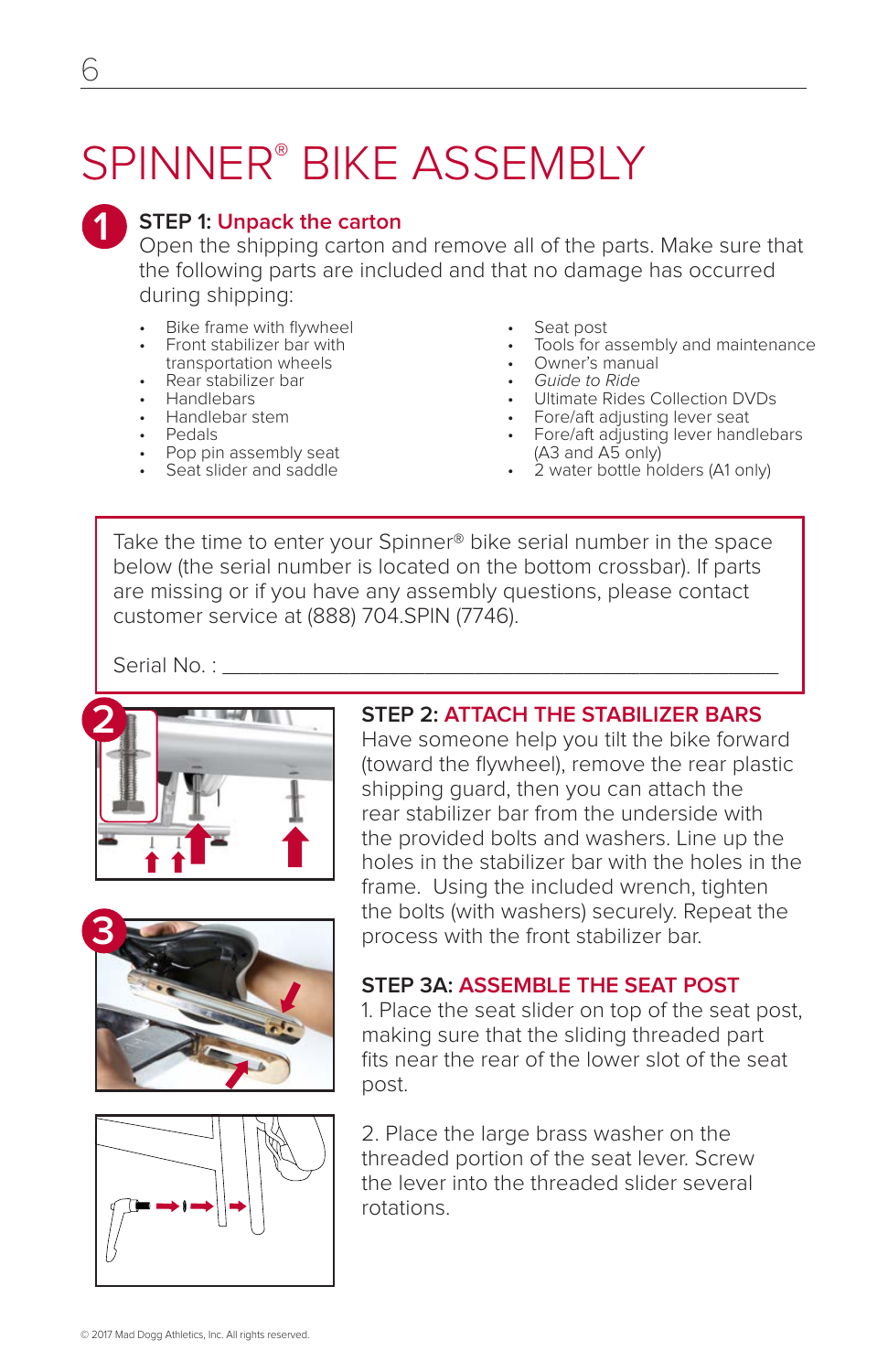

3. Position the lever straight back, then use a 6mm allen wrench to secure the bolt while pulling down on the lever (as shown left).



4. Install the seat post pop-pin by tightening the bolt securely.



#### **STEP 3B: INSTALL THE SADDLE**

While holding and pulling back the seat post pop-pin, slide the seat post into the seat tube. Release the pop-pin. Adjust the seat post to make sure the pop-pin is properly engaged. Tighten the seat post pop-pin securely. Adjust the seat slider (fore/aft) to your desired position, then tighten the seat lever securely.



### **STEP 4A: HANDLEBAR ASSEMBLY (A1)**

Insert the chrome handlebar post onto the threaded handlebar stem making sure that the holes line up. Using a 6mm allen wrench, tighten the two large allen bolts on the front of the bar. Now secure the 4mm allen bolt at the rear of the post. Check to make sure that all the bolts are tightened securely before proceeding.





7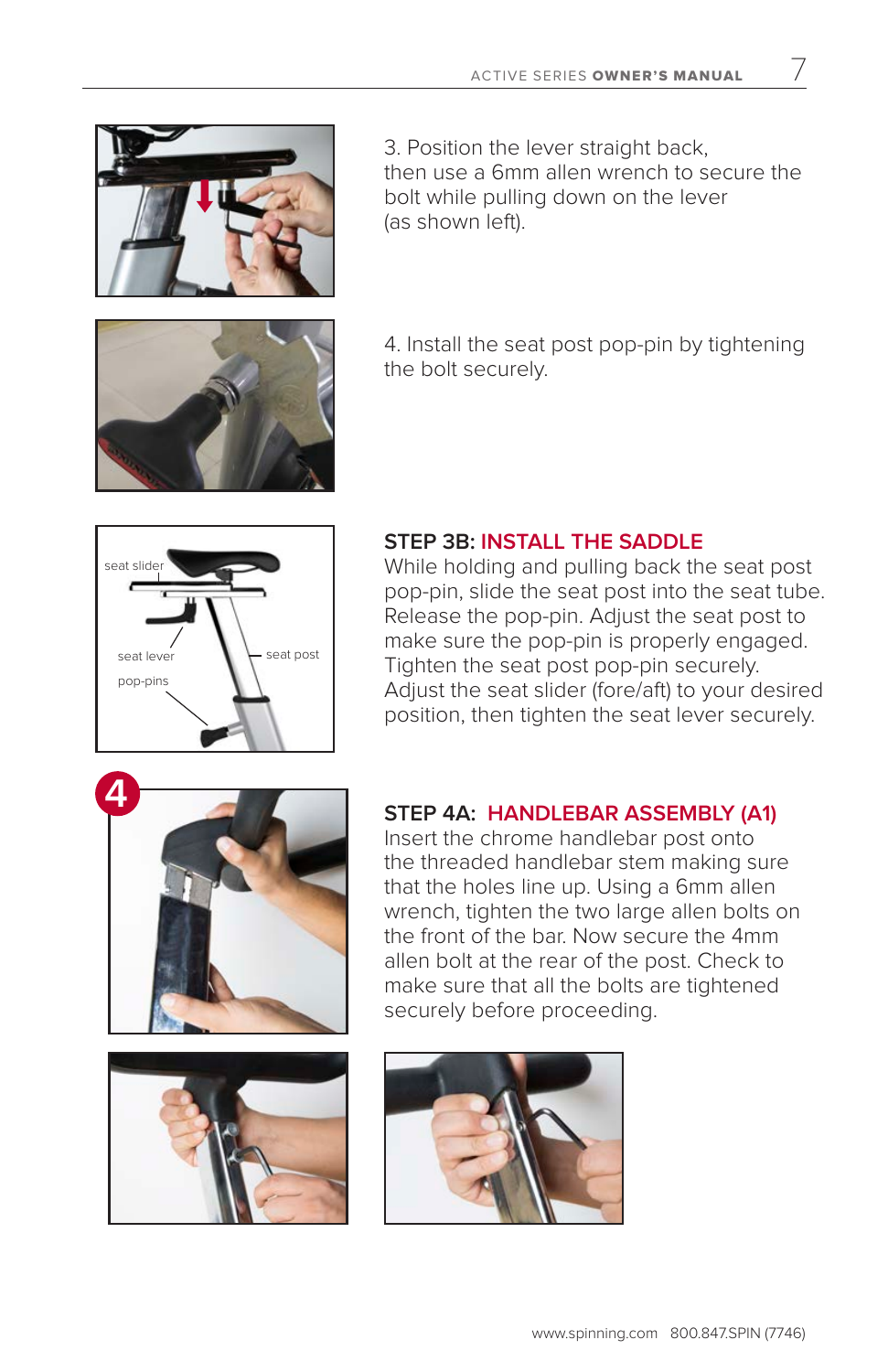

### **STEP 4B: HANDLEBAR ASSEMBLY (A3, A5)**

1. Place the handlebar on top of the sliding handlebar post insuring that the threaded portion falls into the slot of the post.

2. Place one large washer on the threaded portion of the handlebar lever. Use a 6mm allen wrench to secure the lever to the threaded slider. Pull back on the lever as shown when securing the bolt. Tighten the lever to secure the fore/aft adjustment of the handlebars.



#### **STEP 5: INSTALL THE HANDLEBARS**

Unscrew, pull out and hold the handlebar poppin. Slide the handlebar post all the way into the handlebar tube. Release the handlebar pop-pin and adjust the handlebars to make sure that the pop-pin is engaged. Tighten the handlebar poppin securely before riding.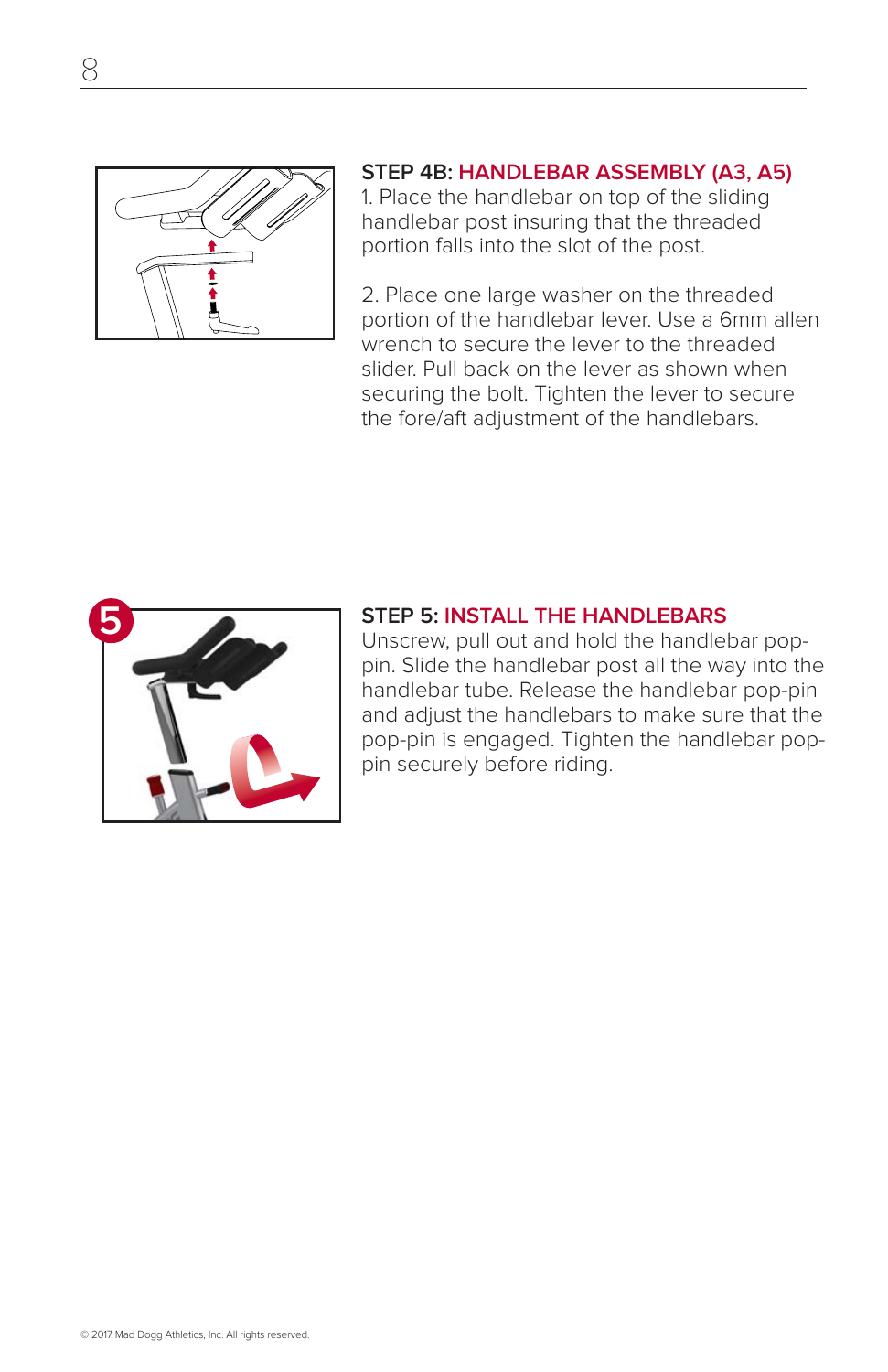



### **STEP 6: INSTALL THE PEDALS**

**NOTE: The pedal spindles and cranks are marked "L" (left) and "R" (right). Left and right are referenced from a seated position on the bike. Be sure to install the pedals on the correct side of the bike.**

SERIES OWNER'S MANUAL<br>
L THE PEDALS<br>
dal spindles and cranks<br>
" (left) and "R" (right).<br>
" (left) and "R" (right).<br>
an a referenced from a<br>
no on the bike. Be sure<br>
eechad on the correct<br>
ce.<br>
ce knob clockwise until the Turn the resistance knob clockwise until the crank arms are immobilized. Remove the pedals from the packaging. Install the **left pedal** on the **left crank**. Use the multi-wrench supplied and turn **counterclockwise** to tighten. Install the **right pedal** on the **right crank**. Use the multi-wrench supplied and turn **clockwise** to tighten. **Remember, pedals are always tightened by turning the wrench over the top of the spindle towards the front of the bike.** Be sure both pedals are tightened securely.



### **STEP 7: LEVEL THE BIKE**

Move the bike to the location where it will be used. Your Spinner® Bike requires 4 x 6 feet of floor space for proper operation. Rock the bike gently to check for wobble. If needed, use the leveling adjusters under the front and rear stabilizer bars to steady the bike. Turn the leveling feet counterclockwise to decrease the height or clockwise to increase the height until the bike is stable





### **STEP 8: WATER BOTTLE HOLDERS (A1 ONLY)**

Line up the hole in the bike frame (A1) and handlebars (A3 and A5). Insert the screws and tighten with the Allen key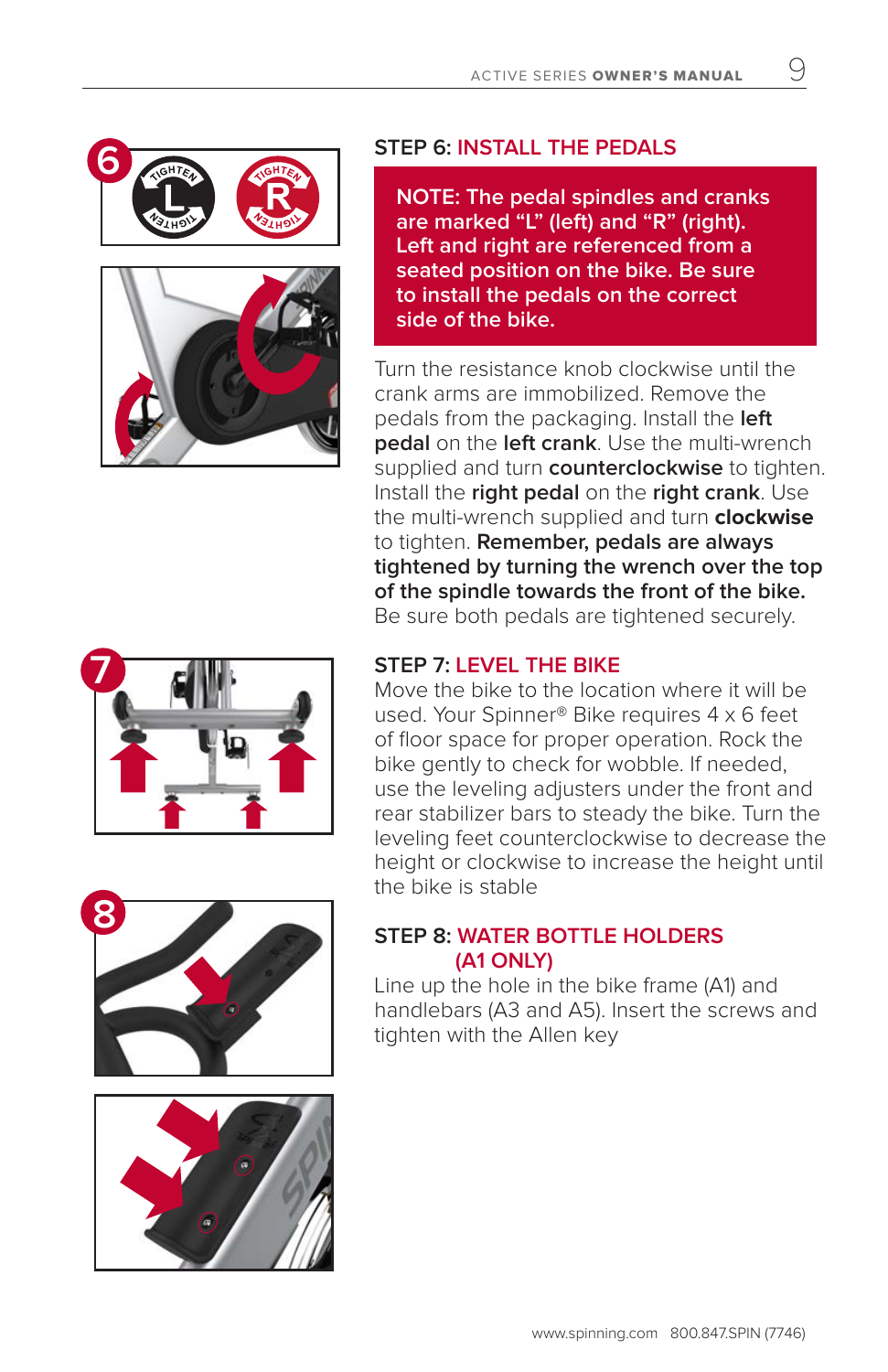### TESTING THE BIKE

Use this checklist to perform the bike test procedure.

- Re-check all bolts. Make sure that they have been tightened and that no parts are missing or left over.
- Test the handlebar post and seat post to make sure that they move freely and that you are able to lock them at different positions.
- Check the saddle to make sure that it is level and tight and does not rotate around or tilt. Tighten and adjust as needed.
- Test the seat slider and handlebar slider (if applicable) for movement front to rear. Check it by locking it at different settings.
- The brake tension (resistance) can be adjusted using the red resistance knob. Pressing down on the red knob will apply the brake if you need to stop quickly.
- Adjust the seat post and handlebar post to your needs. Refer to the Guide to Ride or visit www.spinning.com.
- Pedal at a moderate pace and test for proper and smooth resistance changes while varying the amount of turns on the resistance knob.
- To move the bike after testing is complete, stand in front of the bike, grasp the handlebars and tip the bike toward you until the transportation wheels are touching the floor. Roll the bike to the desired location and then gently lower the rear of the bike back to the floor. Make sure to adjust the leveling feet so that the bike remains stable at all times.

### **WARNING!** SAVE THESE INSTRUCTIONS

THE MOMENTUM OF THE FLYWHEEL OF THE BIKE WILL KEEP THE PEDALS TURNING EVEN AFTER YOU STOP PEDALING OR IN THE EVENT THAT YOUR FEET SLIP OFF OF THE PEDALS. DO NOT DISMOUNT THE BIKE OR ATTEMPT TO REMOVE YOUR FEET FROM THE PEDALS UNTIL BOTH THE PEDALS AND THE FLYWHEEL HAVE STOPPED COMPLETELY. FAILURE TO COMPLY MAY LEAD TO LOSS OF CONTROL AND SERIOUS PERSONAL INJURY.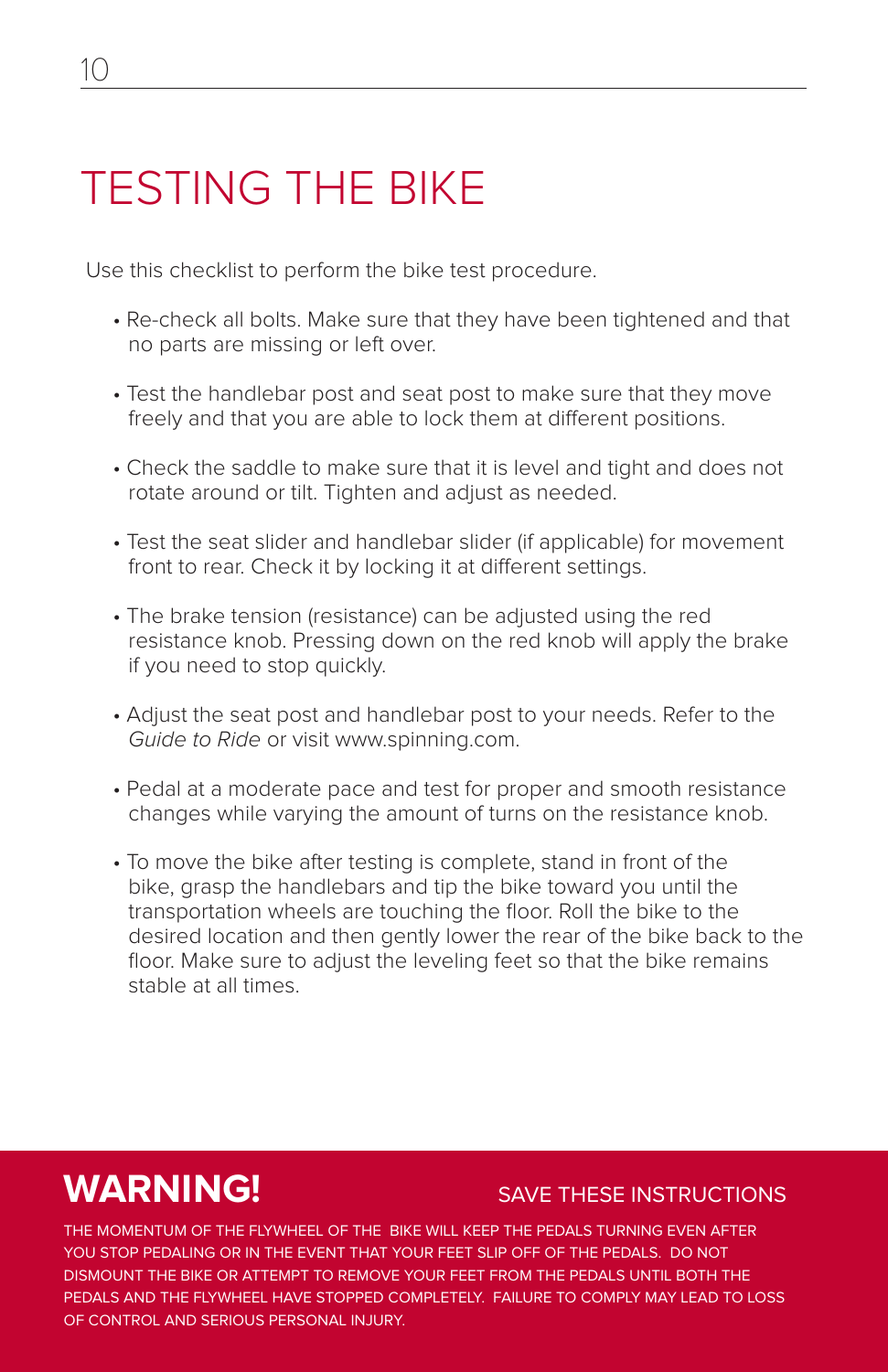### TROUBLESHOOTING



**RATTLING HANDLEBARS OR SEAT TOWER** Make sure that the pop-pins are correctly locked into place.



### **SADDLE PAIN**

Check to ensure that the saddle is centered and level. Adjust the level as necessary using the outside bolts **(shown in RED)**. Remember that it does take time for a body to acclimate to the saddle. A padded gel seat cover and/or cycling shorts can make your ride more comfortable.

### PEDAL ADJUSTMENTS



The SPD pedals are set for the lowest release tension at the factory for safety. If you would like a stronger release tension, use a xmm allen wrench and turn the adjustment screw clockwise. Adjust both sides evenly and start with as little adjustment as necessary until you achieve the desired release tension.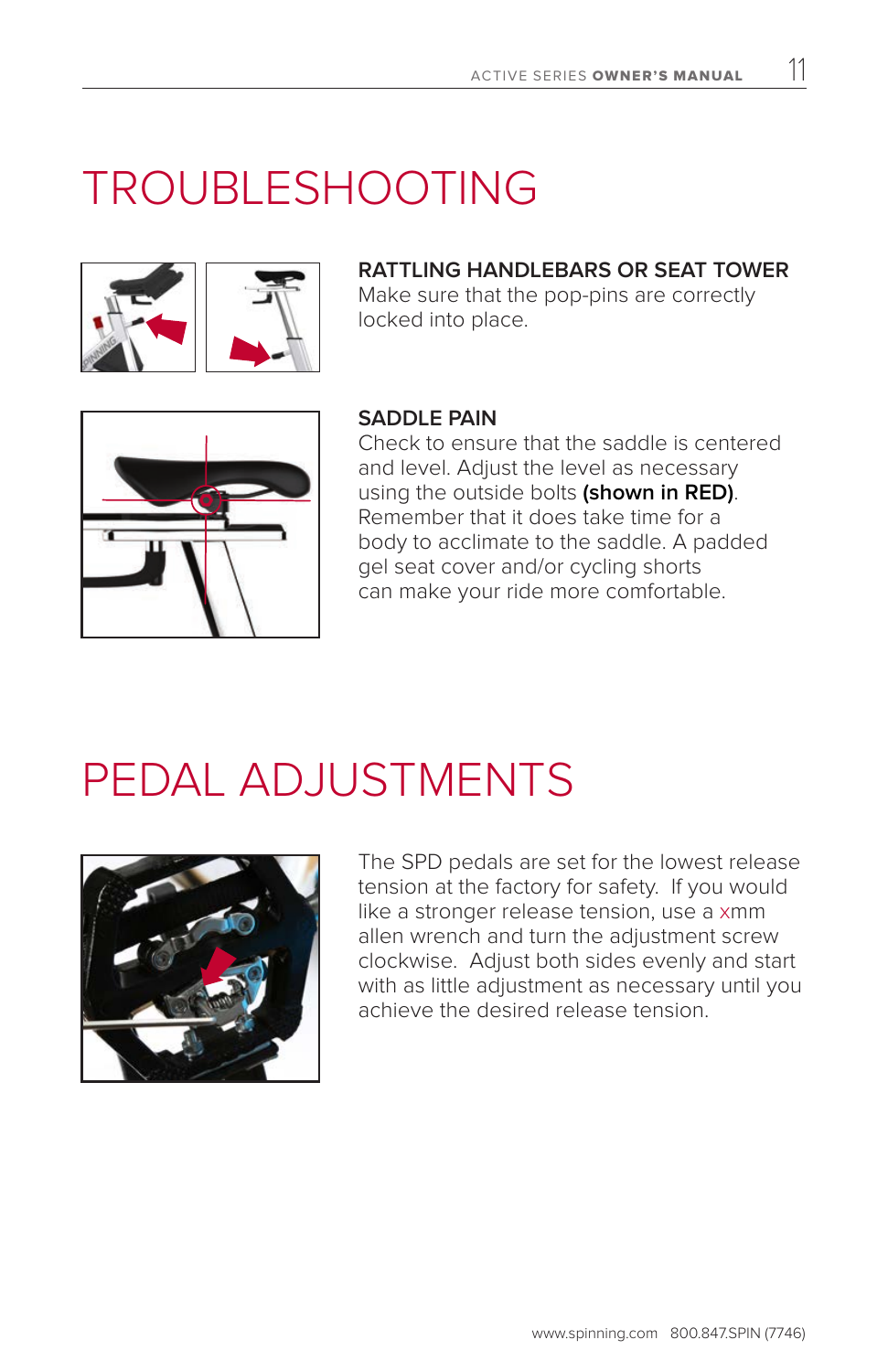## LUBRICATING THE CHAIN

The chain on your bike has been factory set and lubricated. It may, however, require lubrication initially. Also, during heavy use of your Spinner® bike, it may be necessary to lubricate your chain to reduce chain-associated noise. If you have any questions regarding lubricating your chain, contact customer service at (**888) 704.SPIN (7746)** for assistance.

**1**

**STEP 1:** Locate the chainguard access panel. Remove the exposed screw

**STEP 2:** Pivot the cover slightly and then slide forward to remove. The opening will expose a small section of the chain near the front sprocket.

**STEP 3:** Cover the floor under the bike and take care not to allow lubricant to drip onto the floor.

**STEP 4:** Use a chain lube such as SPINTECH® Silicone Fitness Lube or other oil-based lubricant with a spray nozzle. Use the included spray tube to keep the lubricant spray focused on the chain area near the sprocket. Do NOT use a wax-based lubricant.

**STEP 5:** Turn the resistance knob clockwise until the flywheel is locked and cannot rotate. With the flywheel locked, spray the lube onto the chain. Loosen the brake and rotate the crank slowly, by hand for approximately an eighth of a turn. When this turn is complete, lock the flywheel again. Spray lube onto the next portion of the chain. Repeat the above steps a total of eight times to lubricate the entire chain.

**STEP 6:** Carefully place the chainguard cover back into place and secure it by snugly tightening the screw.

**SPINTECH lubricants, polish, grease and tools are available at www.spinning.com**

### **DANGER**



**Keep fingers, loose clothing and objects away from moving drive chain. Failure to comply may lead to serious personal injury.**



**3-5**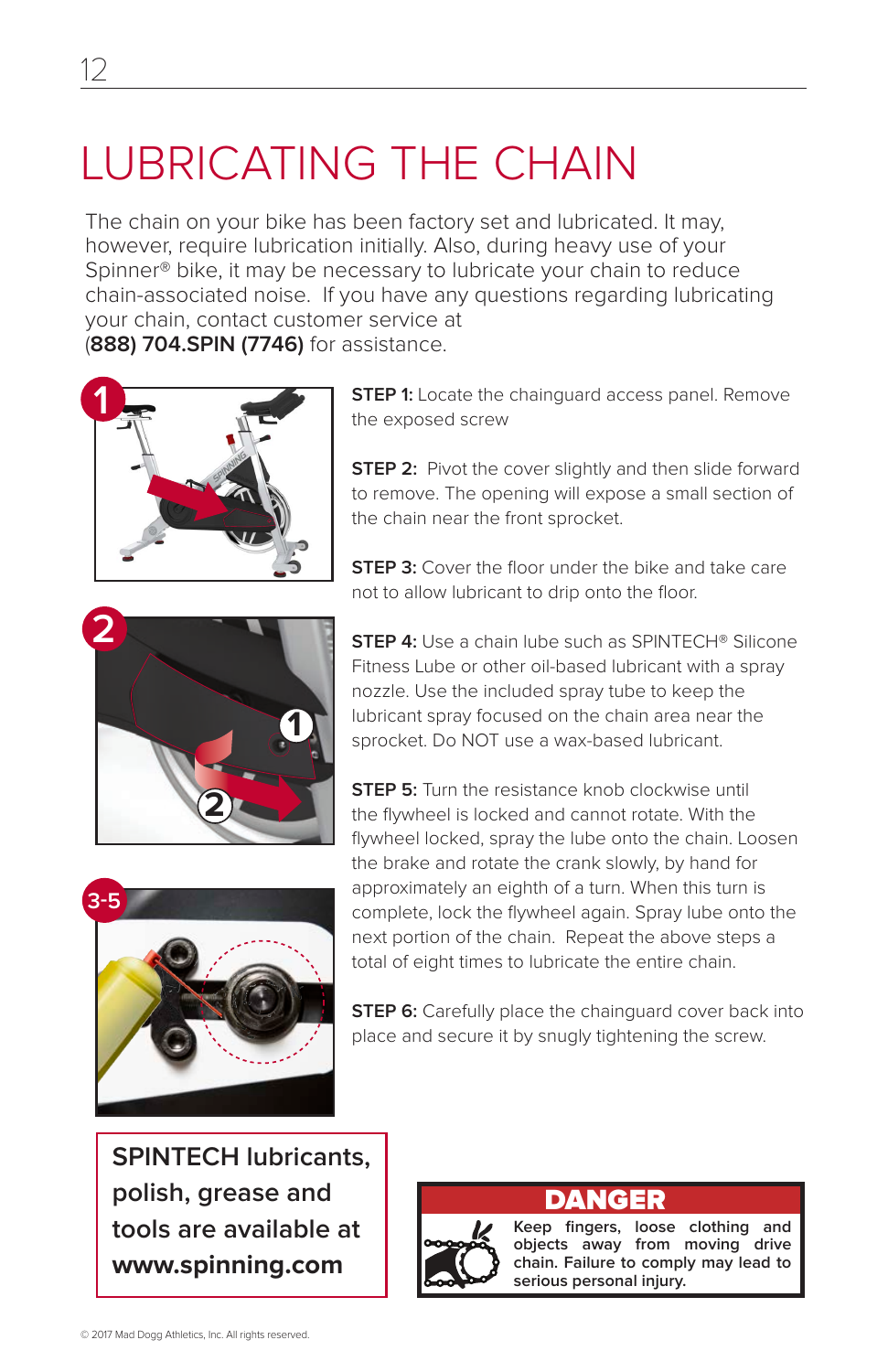## CHAIN TENSION & ADJUSTMENT

The chain on your bike has been factory set and should not require adjustment initially. Over time, however, you may need to adjust the tension. If you have any questions regarding your chain tension, please contact customer service at **(888) 704.SPIN (7746)** for consultation prior to adjusting the tension of the chain.



**2** RIGHT

**STEP 1:** Open the access panel (see Step 1 of chain lubrication process) and local the axle nut.

**STEP 2:** Using the multi-wrench or a socket wrench (not supplied), loosen the axle nuts (see red arrow left) on both the right and left side of the flywheel.

**STEP 3:** To **tighten** the chain, use a 10mm box wrench and turn the adjustment screws (see yellow arrow left) in a clockwise rotation equally on both sides.

To **loosen** the chain, use an Allen wrench to turn the adjustment screws (see yellow arrow left) in a counter-clockwise rotation equally on both sides. Make sure to always keep the flywheel engaged with adjustment screws by pushing the front of the flywheel towards the rear of the bike.





### **DANGER**

**Keep fingers, loose clothing and objects away from moving drive chain. Failure to comply may lead to serious personal injury.**

### **WARNING!** SAVE THESE INSTRUCTIONS

THE MOMENTUM OF THE FLYWHEEL OF THE BIKE WILL KEEP THE PEDALS TURNING EVEN AFTER YOU STOP PEDALING OR IN THE EVENT THAT YOUR FEET SLIP OFF OF THE PEDALS. DO NOT DISMOUNT THE BIKE OR ATTEMPT TO REMOVE YOUR FEET FROM THE PEDALS UNTIL BOTH THE PEDALS AND THE FLYWHEEL HAVE STOPPED COMPLETELY. FAILURE TO COMPLY MAY LEAD TO LOSS OF CONTROL AND SERIOUS PERSONAL INJURY.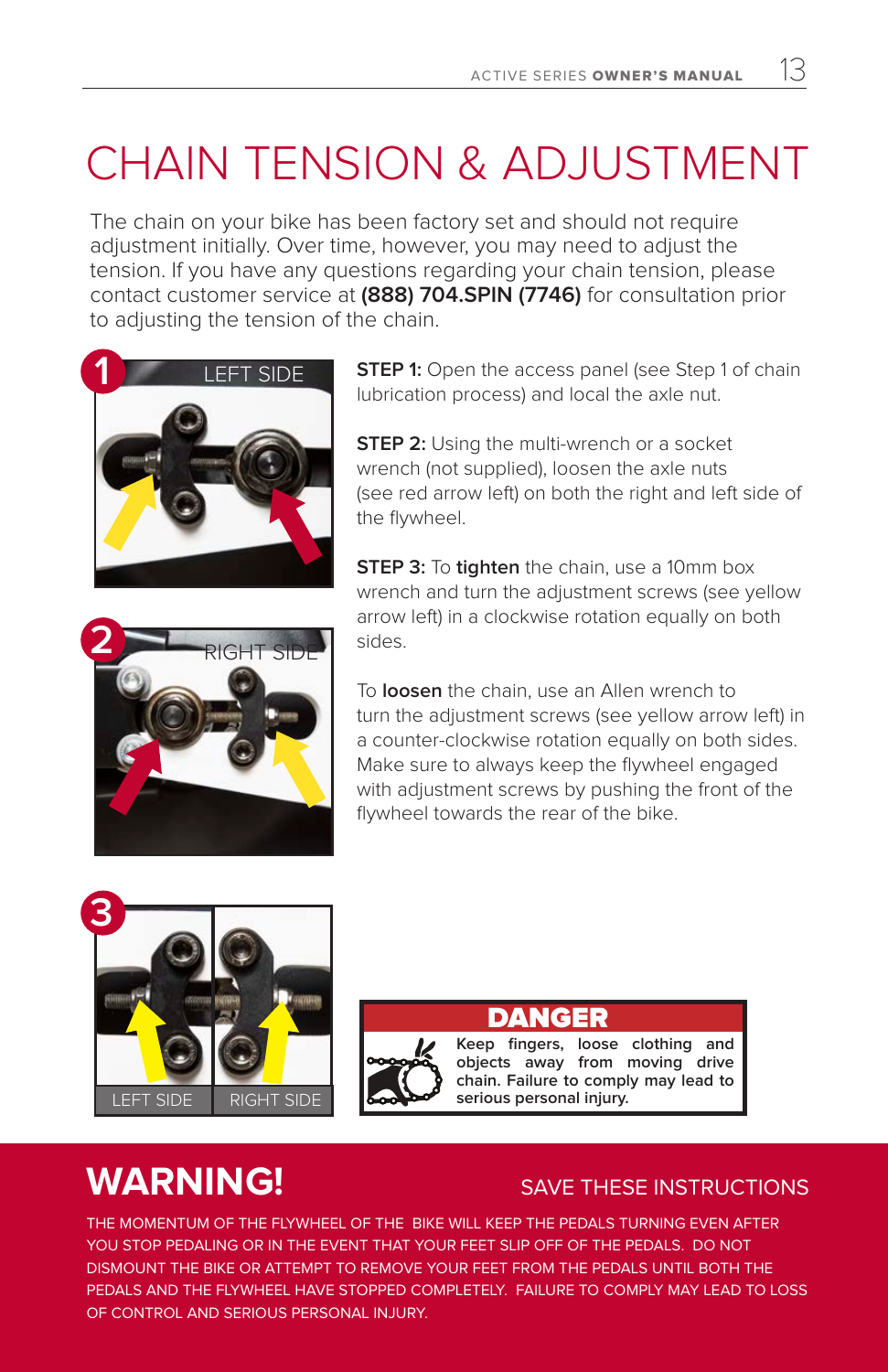

**STEP 4:** While adjusting the chain tension, work equally on both sides of the flywheel. Adjust the angle of the flywheel so that it is straight (front to rear) and evenly spaced within the forks (side to side).



**STEP 5:** Tighten the axle nuts (see red arrow left) on both sides, alternating from side to side until the flywheel is secure.

### **NOTE: For belt tension & adjustment instructions. (A5 only) Please visit us at spinning.com/bike-maintenance**

### BRAKE PAD REPLACEMENT



**STEP 1:** Remove tension from the brake pad by turning the resistance knob counterclockwise as far as possible. You should feel a "stop" when the knob is completely loose and you should not rotate the knob any farther.



**STEP 2:** Using a wrench, carefully remove the two bolts supporting the brake pad (see red arrows left). Remove the old brake pad assembly.

Position the new brake pad assembly onto the frame. Make sure that the brake pad is between the resistance knob shaft and the flywheel. Carefully reinstall the two bolts through the brake pad bracket and into the frame. Start threading the bolts with your fingers to ensure that you do not cross thread the bolts. Finish tightening the bolts with a wrench.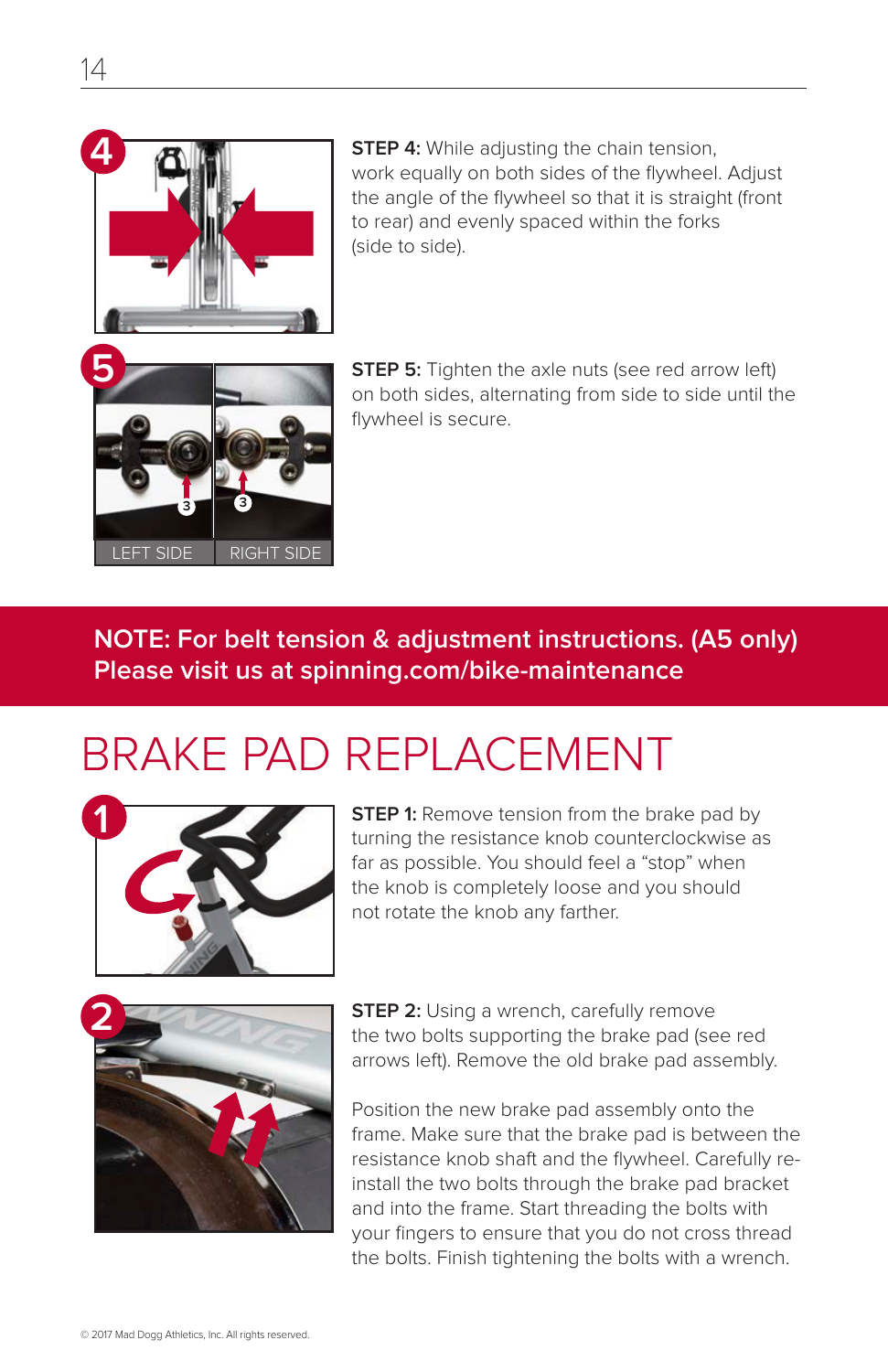### MAD DOGG ATHLETICS, INC. LIMITED WARRANTY

#### **Spinner® Active Series: Spinner A5, Spinner A3, and Spinner A1**

MAD DOGG ATHLETICS, INC. WARRANTS TO THE ORIGINAL PURCHASER THAT THE ACTIVE LINE OF SPINNER BIKES WILL BE FREE FROM DEFECTS IN WORKMANSHIP AND MATERIALS. ALL OTHER SPINNER ACTIVE LINE PARTS ARE COVERED FOR ONE (1) YEAR FROM THE DATE OF PURCHASE (SEE LIMITATIONS AND EXCLUSIONS BELOW). THIS WARRANTY DOES NOT COVER LABOR CHARGES ASSOCIATED WITH REPLACING COVERED COMPONENTS. PART(S) REPLACED UNDER THE TERMS OF THIS WARRANTY WILL BE WARRANTIED FOR THE REMAINDER OF THE ORIGINAL WARRANTY PERIOD ONLY. THIS WARRANTY BECOMES EFFECTIVE UPON THE INVOICE DATE OF THE ORIGINAL PURCHASE.

TO ORDER REPLACEMENT PART(S), THE ORIGINAL PURCHASER MAY CONTACT MAD DOGG ATHLETICS, INC. PRODUCT SUPPORT AT (888) 704.SPIN. PROOF OF PURCHASE OR WARRANTY REGISTRATION MAY BE NEEDED IN ORDER FOR MAD DOGG ATHLETICS, INC. TO VERIFY WARRANTY COVERAGE AND ISSUE A RETURN MATERIALS AUTHORIZATION (RMA) NUMBER. PARTS BEING RETURNED TO MAD DOGG ATHLETICS, INC. FOR WARRANTY CREDIT MUST BE SHIPPED PREPAID, ACCOMPANIED BY A PACKING LIST OR TAG BEARING THE RMA NUMBER AND THE CUSTOMER NAME. NO CREDIT WILL BE ISSUED FOR PARTS RETURNED WITHOUT PRIOR AUTHORIZATION FROM MAD DOGG ATHLETICS, INC.

MAD DOGG ATHLETICS, INC. RESERVES THE RIGHT TO REVIEW DEFECTIVE PART(S). ALL COSTS OF SHIPPING DEFECTIVE PART(S) TO AND FROM MAD DOGG ATHLETICS, INC. FOR INSPECTION SHALL BE BORNE SOLEY BY THE ORIGINAL PURCHASER. ANY REPAIR OR MODIFICATION OF DEFECTIVE PART(S) BY ANYONE OTHER THAN A MAD DOGG ATHLETICS, INC. TECHICAL REPRESENTATIVE OR AUTHORIZED SERVICE PROVIDER WILL VOID THIS WARRANTY. IF MAD DOGG ATHLETICS, INC. DETERMINES, IN ITS SOLE DESCRETION, THAT IT IS IMPRACTICAL TO SHIP DEFECTIVE PARTS BACK TO MAD DOGG ATHLETICS, INC., MAD DOGG ATHLETICS, INC. MAY DESIGNATE, IN ITS SOLE DISCRETION, A REPAIR FACILITY TO INSPECT AND ESTIMATE THE COST TO REPAIR SUCH DEFECTIVE PART(S). THE COST, IF ANY, OF SHIPPING DEFECTIVE PART(S) TO AND FROM SUCH REPAIR FACILITY AND OF SUCH ESTIMATE SHALL BE BORNE SOLY BY THE ORIGINAL PURCHASER. DEFECTIVE PART(S) MUST REMAIN AVAILABLE FOR INSPECTION UNTIL THE CLAIM IS FINALIZED. WHENEVER CLAIMS ARE SETTLED, MAD DOGG ATHLETICS, INC. RESERVES THE RIGHT TO BE SUBROGATED UNDER ANY EXISTING INSURANCE POLICES THE CLAIMANT MAY HAVE.

#### **LIMITATIONS AND EXCLUSIONS**

THIS LIMITED WARRANTY DOES NOT APPLY TO COSMETIC DAMAGE, IMPERFECTIONS THAT ARE WITHIN DESIGN SPECIFICATIONS OR THAT DO NOT MATERIALLY ALTER FUNCIONALITY, OR DAMAGE DUE TO ACTS OF GOD, ACCIDENT, ABUSE, MISUSE, NEGLIGENCE, LACK OF NORMAL MAINTENANCE, ABNORMAL SERVICE OR HANDLING THAT DIFFERS FROM THAT SPECIFIED FOR THE SPORT LINE OF BIKES, IMPROPER INSTALLATION OR IMPROPER OPERATION. IN ADDITION, ALTERATION OR MODIFICATION OF THE PRODUCT, OR REPAIR BY ANYONE OTHER THAN A MAD DOGG ATHLETICS, INC. TECHNICAL REPRESENTATIVE OR AUTHORIZED SERVICE PROVIDER WILL VOID THIS WARRANTY. THIS WARRANTY IS VALID ONLY IN THE CONTINENTAL UNITED STATES.

#### **DISCLAIMER OF WARRANTIES; LIMITATION OF LIABILITY**

THIS WARRANTY IS IN LIEU OF ALL OTHER WARRANTIES, EXPRESSED OR IMPLIED, INCLUDING WITHOUT LIMITATION, THE IMPLIED WARRANTIES OF MERCHANTABILITY AND FITNESS FOR A PARTICULAR PURPOSE. REPAIR OR REPLACEMENT AS PROVIDED ABOVE SHALL BE THE SOLE AND EXCLUSIVE REMEDY AVAILABLE TO THE PURCHASER. CORRECTION OF DEFECTS, IN THE MANNER AND FOR THE PERIOD OF TIME DESCRIBED ABOVE, SHALL CONSTITUTE COMPLETE FULFILLMENT OF ALL LIABILITIES AND RESPONSIBILITIES OF MAD DOGG ATHLETICS, INC. TO THE PURCHASER WITH RESPECT TO CONTRACT, NEGLIGENCE, ANY INCIDENTAL OR CONSEQUENTIAL DAMAGES BASED UPON BREACH OF ANY EXPRESS OR IMPLIED WARRANTY ON THIS PRODUCT OR OTHERWISE.

SOME STATES DO NOT ALLOW THE EXCLUSION OR LIMITATION OF IMPLIED WARRANTIES OR INCIDENTAL OR CONSEQUENTIAL DAMAGES, SO THE ABOVE EXCLUSIONS AND LIMITATIONS MAY NOT APPLY TO YOU. THIS WARRANTY GIVES YOU SPECIFIC LEGAL RIGHTS, AND YOU MAY ALSO HAVE OTHER RIGHTS WHICH MAY VARY FROM STATE TO STATE.

The Spinner Active Series is **not** for commercial use and is warranted for home use only.

This product or use thereof is covered by US Patent Numbers: D677,349 and D677,747. US and International Patents Pending.

2014.05.20-0013797. **Copyright 2017 Mad Dogg Athletics, Inc. All rights reserved. SPIN®, Spinner®, Spinning® and the Spinning logo® are registered trademarks that are owned by Mad Dogg Athletics, Inc.**